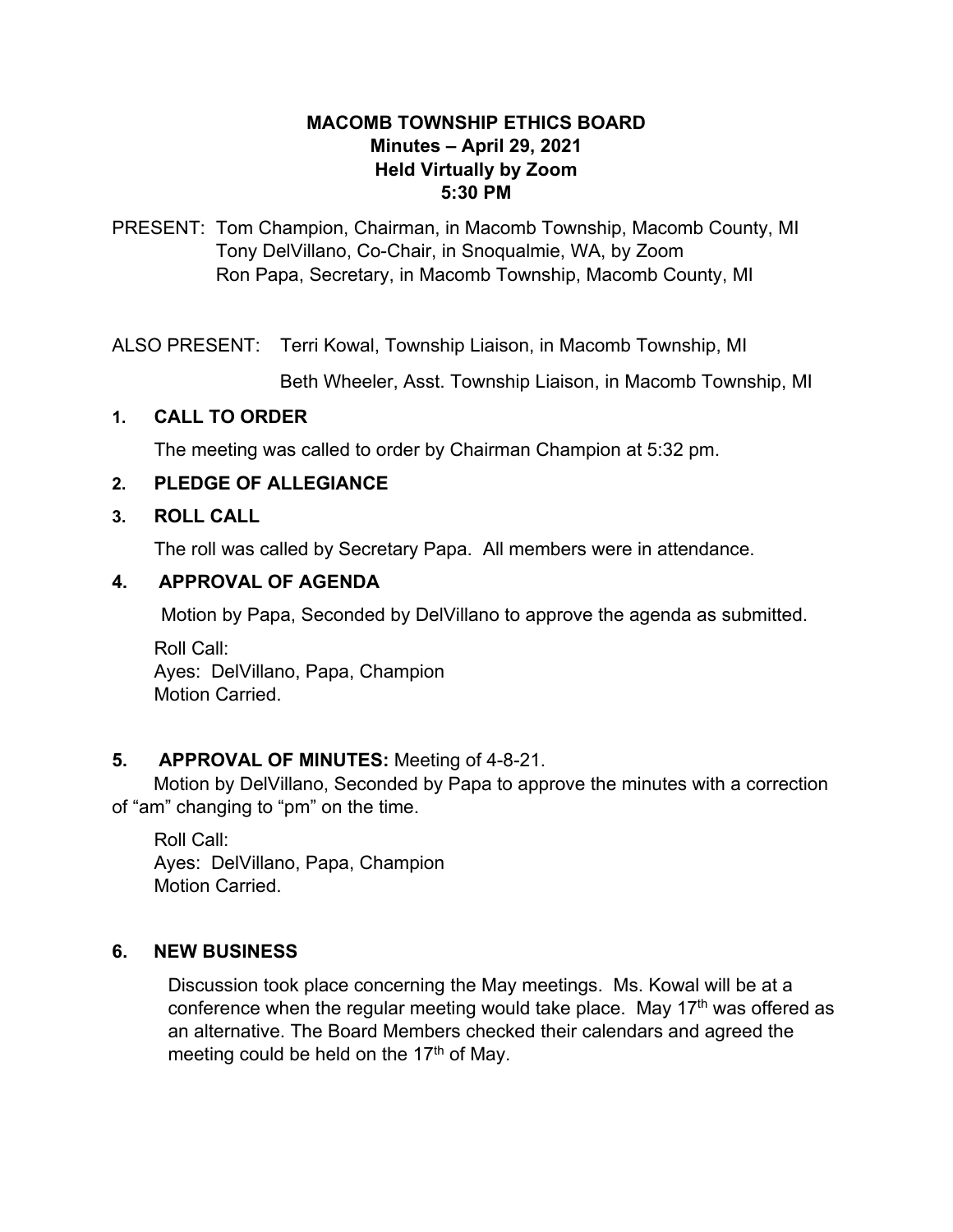#### **OLD BUSINESS:**

Lengthy discussion took place regarding the Complaint Form, the Procedures, and the Disclosure form.

Ms. Kowal informed the Board that it is the Supervisor's intention to place this on the agenda for the Board of Trustee's review as soon as the attorney completes his review.

Chairman Champion commented that he still preferred the Macomb County Form, and would like to see the Ordinance Enforcer serve the complaints on the staff or Board Members if one is files. Ms. Kowal responded that she does not see that ever happening for a few reasons. One: The Ordinance Enforcer is a union member, just like all the employees. It is unreasonable to ask him to serve a complaint on a fellow union member. Two: He works for the Board of Trustees, and once again we cannot ask him to serve his bosses. Three: The Ordinance Enforcer is busy all the time, every day. He does not have time to add another function to his job description.

Discussion followed and all agreed the Ordinance Enforcer may not be the best choice to serve the complaint.

Ms. Kowal stated she will get the form, as is, to the Board of Trustees.

Chairman Champion states he has a concern that the Human Resource Director may have political leanings toward the Board of Trustees and the Employees. Ms. Kowal reassured him that the HR Director is a non-political employee. He is responsible for maintaining confidence in many situations and is trusted by the Board of Trustees and the employees in the Township.

The topic of having the respondent get their reply notarized is discussed again. Ms. Kowal stated that the respondent can be questioned by the Ethics Board at the public hearing. The reason for the complainant to get the complaint notarized is to make it more difficult to file a false complaint.

Questions about Closed Session were asked of Ms. Kowal. Her reply was that the respondent can request Closed Session and the Ethics Board must comply. However, if the respondent changes their mind while in closed session, they must return to open session. Likewise, if a motion is required, the Board must make the motion in open session.

Ms. Kowal reminded the Ethics Board that they are an advisory board. Any decisions to be made concerning the issue will be made by the Board of **Trustees** 

8. \* PUBLIC COMMENTS

No one was logged on from the public.